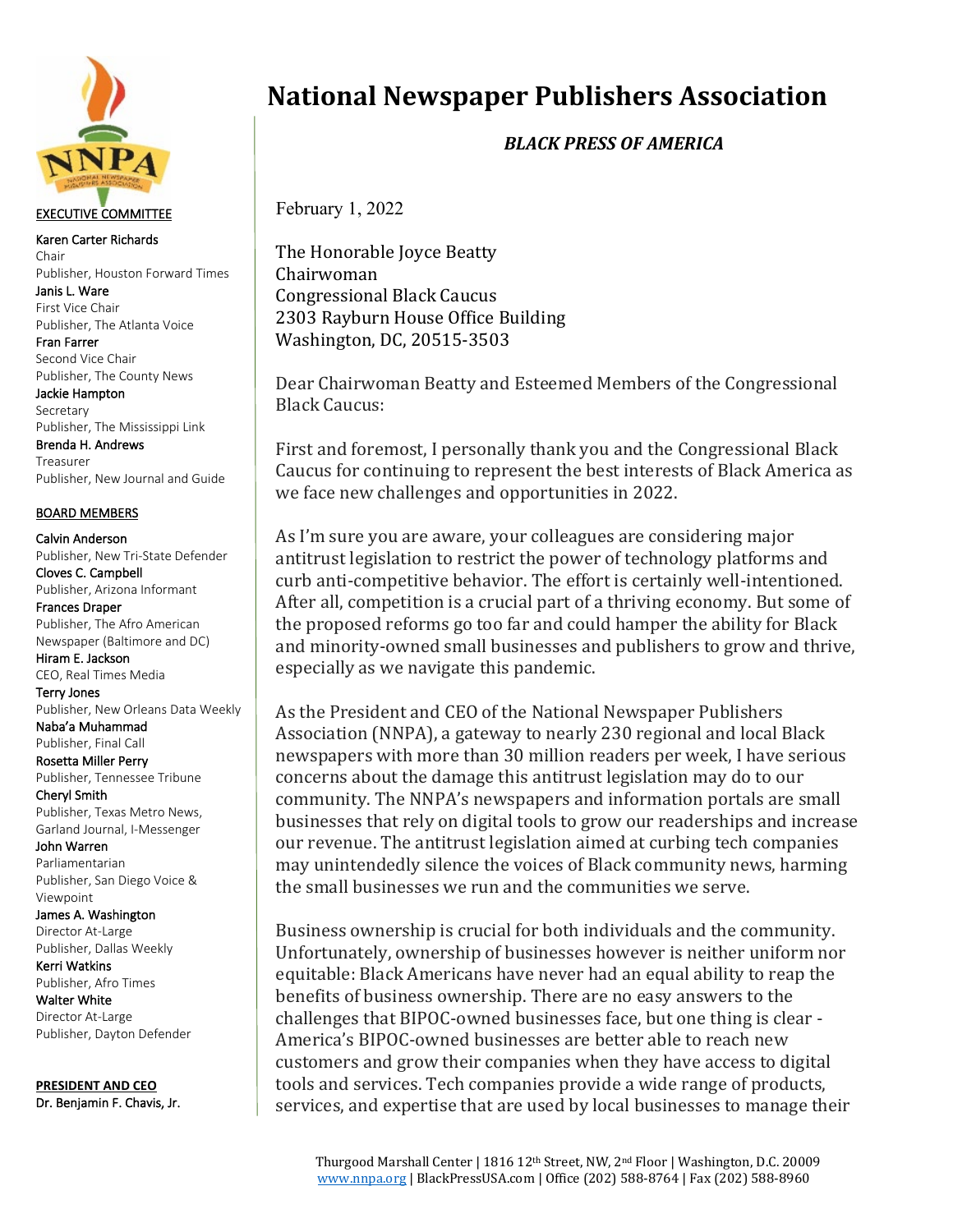The Honorable Joyce Beatty February 1, 2022 Page Two

operations, connect with customers, access distant markets, and expand their footprint both domestically and abroad. A recent [Connected Commerce Council report](https://digitallydriven.connectedcouncil.org/) shows that BIPOCowned businesses were more likely to find digital tools helpful to their business than whiteowned ones. Yet, as BIPOC businesses fight to stay afloat, antitrust legislation threatens to disrupt the ad-ecosystem that businesses rely on to thrive in today's economy.

For example, the "self-preferencing bill", the American Innovation and Choice Act (AICOA), could prohibit search innovations such as crisis alerts, voting and COVID information, and minority-owned business listings. In the past year, Google innovated its Search product to allow people to search more easily for black-owned businesses and searches for black-owned businesses went up 600%. These are the kind of product innovations that a ban on selfpreferencing could prohibit. Similarly, the bills could force Google to terminate support for tools that local small businesses use to connect to customers like Business Profiles on Google Search and Google Maps. Finally, as we learned in the midst of the pandemic, access to online marketplaces is essential to the lifeblood of communities. The bill's prohibitions could make it untenable for Amazon to promote Prime offers to Prime Members and ensure Prime meets its delivery promises.

The overbroad nature of tech legislation extends beyond the AICOA. Even bills like the [Journalism Competition Preservation Act \(JCPA\),](https://www.congress.gov/117/bills/s673/BILLS-117s673is.pdf) meant to protect publications like those in the National Newspaper Publishers Association, would ultimately weaken our ability to sustain our positions as pillars of the community, including our ability to collaborate with companies across industries to pioneer new programs that will help us tell our community's stories in new and exciting ways, and create a more sustainable future for our industry. For example, NNPA publishers who participated in the Google News Initiative's Ad Transformation Lab experienced on average a 25% increase in programmatic revenue as well as a 10% increase in traffic. The AFRO, the 129-year-old Black and family-owned Baltimore newspaper, has added more staff and continues to explore new ways to grow their revenue streams since participating in the program.

The news industry has reached an inflection point, and much work is still needed to secure a bright and sustainable future for minority-owned publications. Our community publications are better able to scale their reach, innovate and modernize their organizations, and create sustainable revenue with the help of digital tools and private sector partnerships. Legislation like the JCPA would only help larger newspapers, rather than smaller community publications like ours.

Minority-owned businesses are resilient but need to have the freedom to incorporate digital solutions and form their own private sector partnerships to make tremendous progress.